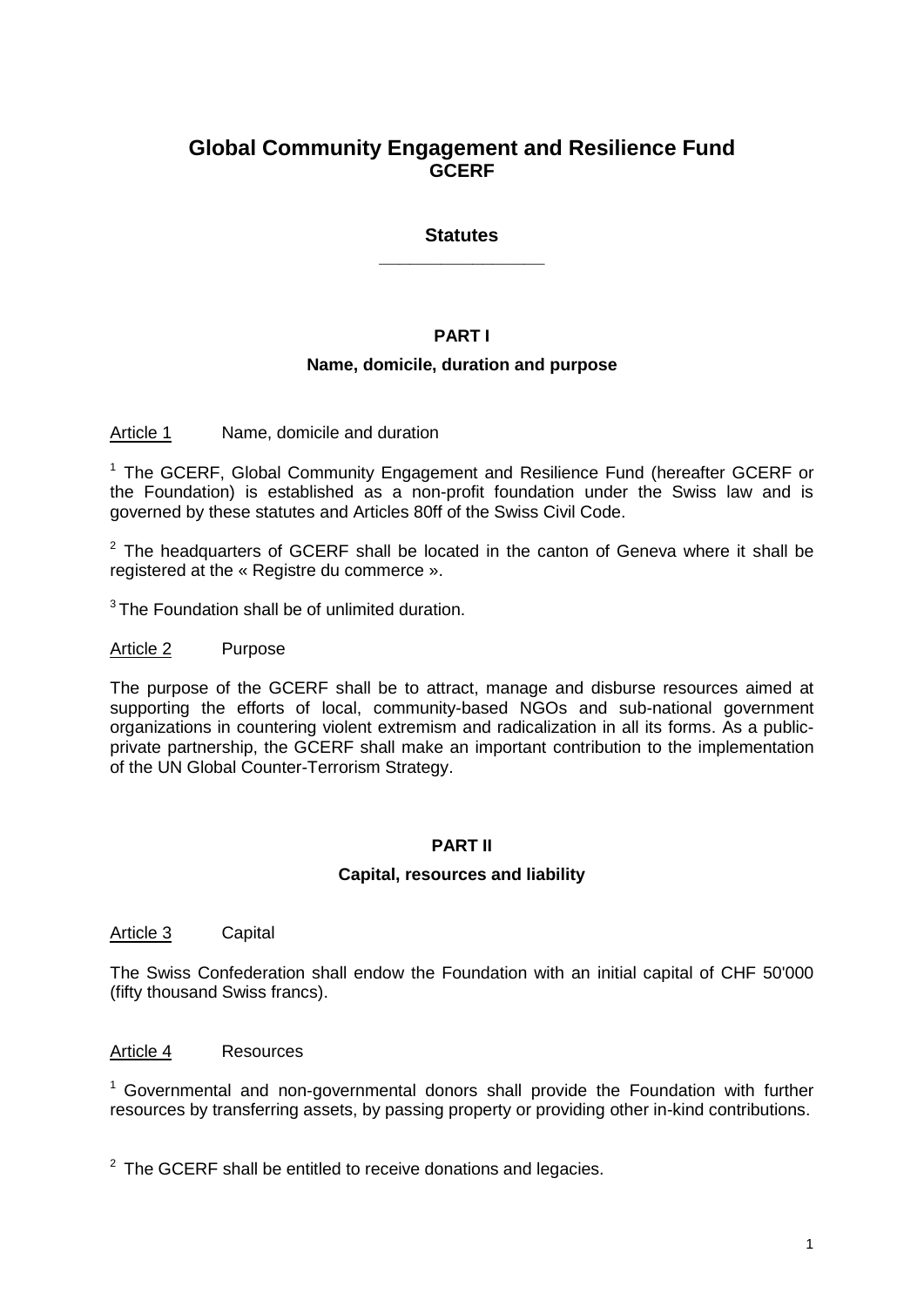$3$  The resources of the Foundation shall also comprise the returns of its property as well as the income resulting from its activities.

### Article 5 Liability

Only the assets of the Foundation shall be liable for the debts of the Foundation. The liability in tort of the Governing Board's Members is reserved.

# **PART III**

### **Organization**

### Article 6 Elements of the Foundation

The Elements of the Foundation shall be:

- A) the Governing Board;
- B) the Secretariat;
- C) the Auditor.

### **A. The Governing Board**

#### Article 7 Governing Board

<sup>1</sup> The Governing Board shall consist of a maximum of twenty-one (21) members entitled to vote. Each member shall have one vote.

 $2$  Members of the Governing Board entitled to vote shall consist of: representatives of donor countries and supranational organizations, representatives of other donors, representatives of recipient countries, representatives of non-governmental organizations and foundations and a Swiss national as representative of the host state. Government representatives shall form the majority of the members of the Governing Board entitled to vote.

#### Article 8 Authority

The Governing Board is the supreme body of the GCERF. The Governing Board shall exercise all powers required to serve the purpose of the GCERF, including the following functions:

- 1. develop and establish the strategies and initiatives of the GCERF;
- 2. promote the mission, principles and activities of the GCERF;
- 3. mobilize public and private sector donors to support the mission of the GCERF;
- 4. promote the active engagement of and collaboration with the diverse range of GCERF partners;
- 5. oversee the activities of the Secretariat of the GCERF;
- 6. appoint, asses and, if necessary, replace the Executive Director of the GCERF;
- 7. appoint the members of the Governing Board and the Auditor;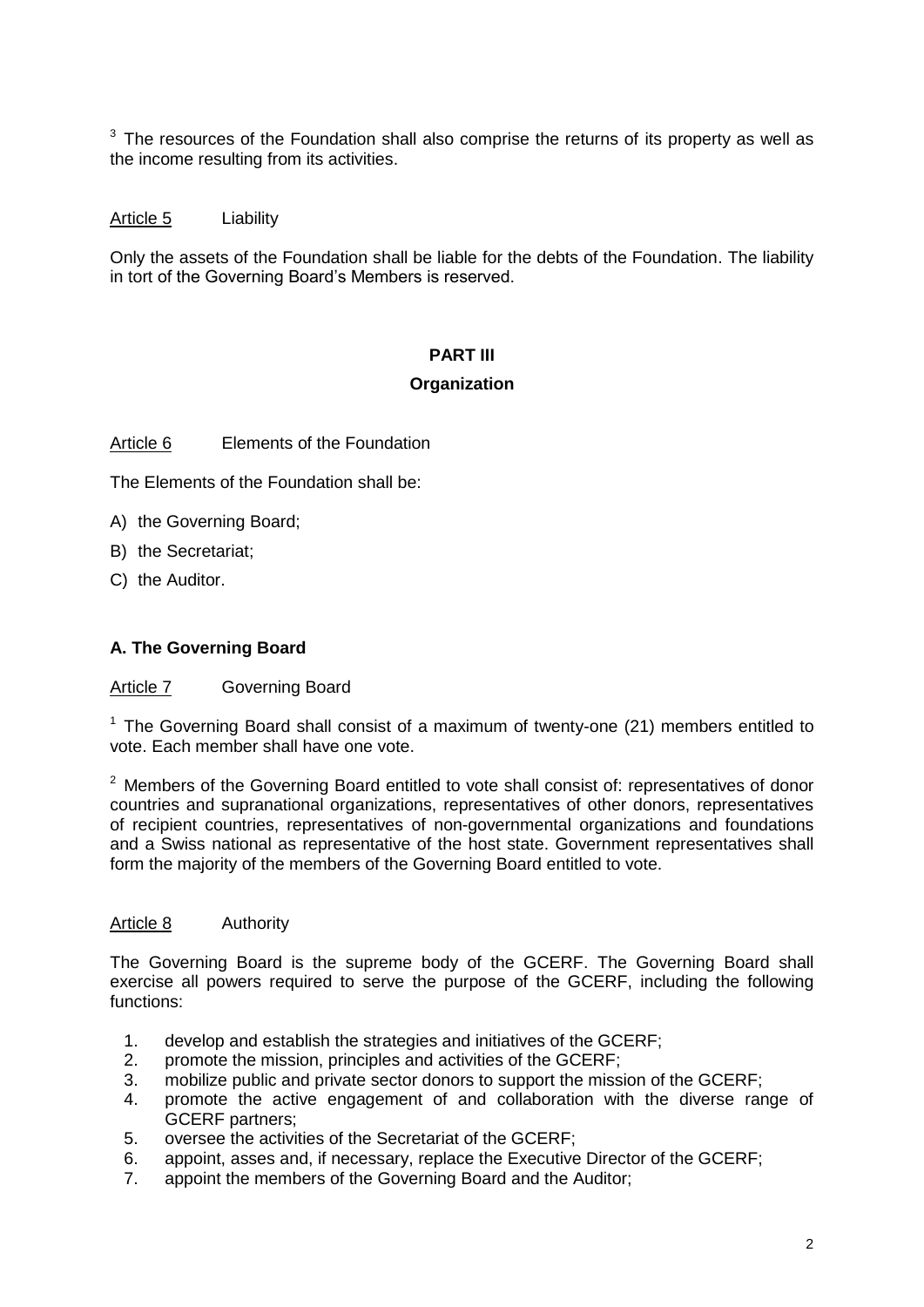- 8. establish other governance structures as appropriate;
- 9. regulate the authority to sign and to represent the foundation;
- 10. make and approve all necessary by-laws on the governance and the management of the GCERF; these by-laws will be subject to the approval of the Supervisory Authority;
- 11. review and approve the budget of the GCERF, as well as the annual report and financial statements of the GCERF;
- 12. establish the framework and oversee the monitoring and periodic assessment of the performance of the GCERF.

# **B. Secretariat**

#### Article 9 Executive Director

The Secretariat is headed by an Executive Director who is elected by the Governing Board of the GCERF and whose authority will be specified in the by-laws.

### Article 10 Authority

The Secretariat is responsible for the day-to-day management of the GCERF and for specific duties and responsibilities assigned to it by the Governing Board. The authority shall be defined in the by-laws.

### **C. Auditor**

Article 11 Appointment

The Governing Board shall appoint a company of international importance as the external, independent auditor of the Foundation, according to the relevant legal provisions.

Article 12 Fiscal year

 $1$  The Auditor shall examine the Foundation's accounts every year.

 $2$  The fiscal year shall begin on 1 January and end on 31 December of each year. The first fiscal year shall begin on the day of the constitution of the Foundation and end on 31 December of the following year.